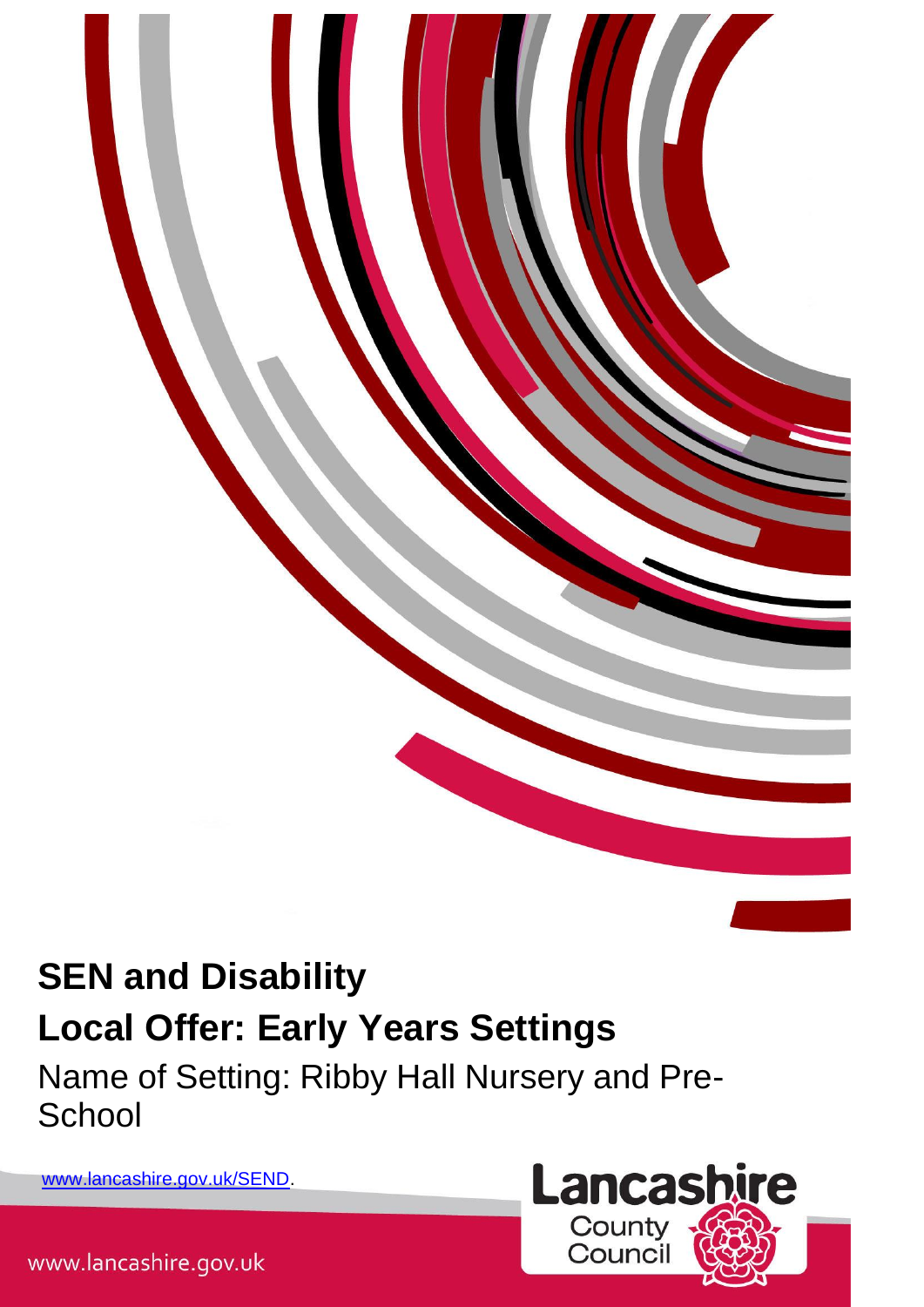# [IDSS.SENDReforms@lancashire.gov.uk](mailto:IDSS.SENDReforms@lancashire.gov.uk)

| Setting Name and<br>Address                                                                              | Ribby Hall Nursery and Pre-<br>Ribby Road Wrea<br>school,<br>Green. PR4 2PR |            |                                  | Telephone<br>Number<br>Website<br><b>Address</b> | 01772 674513 |
|----------------------------------------------------------------------------------------------------------|-----------------------------------------------------------------------------|------------|----------------------------------|--------------------------------------------------|--------------|
| Does the settings<br>specialise in meeting<br>the needs of children<br>with a particular type<br>of SEN? | No.<br>$\boldsymbol{\mathsf{x}}$                                            | <b>Yes</b> | If yes, please give details:     |                                                  |              |
| What age range of<br>pupils does the setting<br>cater for?                                               | 3 months to 5 Years                                                         |            |                                  |                                                  |              |
| Name and contact<br>details of your setting<br><b>SENCO</b>                                              |                                                                             |            | Mrs Debra McIlroy (01772 674513) |                                                  |              |

| Name of Person/Job<br>Title | Mrs Debra McIlroy (SENCO) |       |                               |  |  |
|-----------------------------|---------------------------|-------|-------------------------------|--|--|
| Contact telephone<br>number | 01772 674513              | Email | Debra.mcilroy@ribbyhall.co.uk |  |  |

Promoting Good Practice and Successes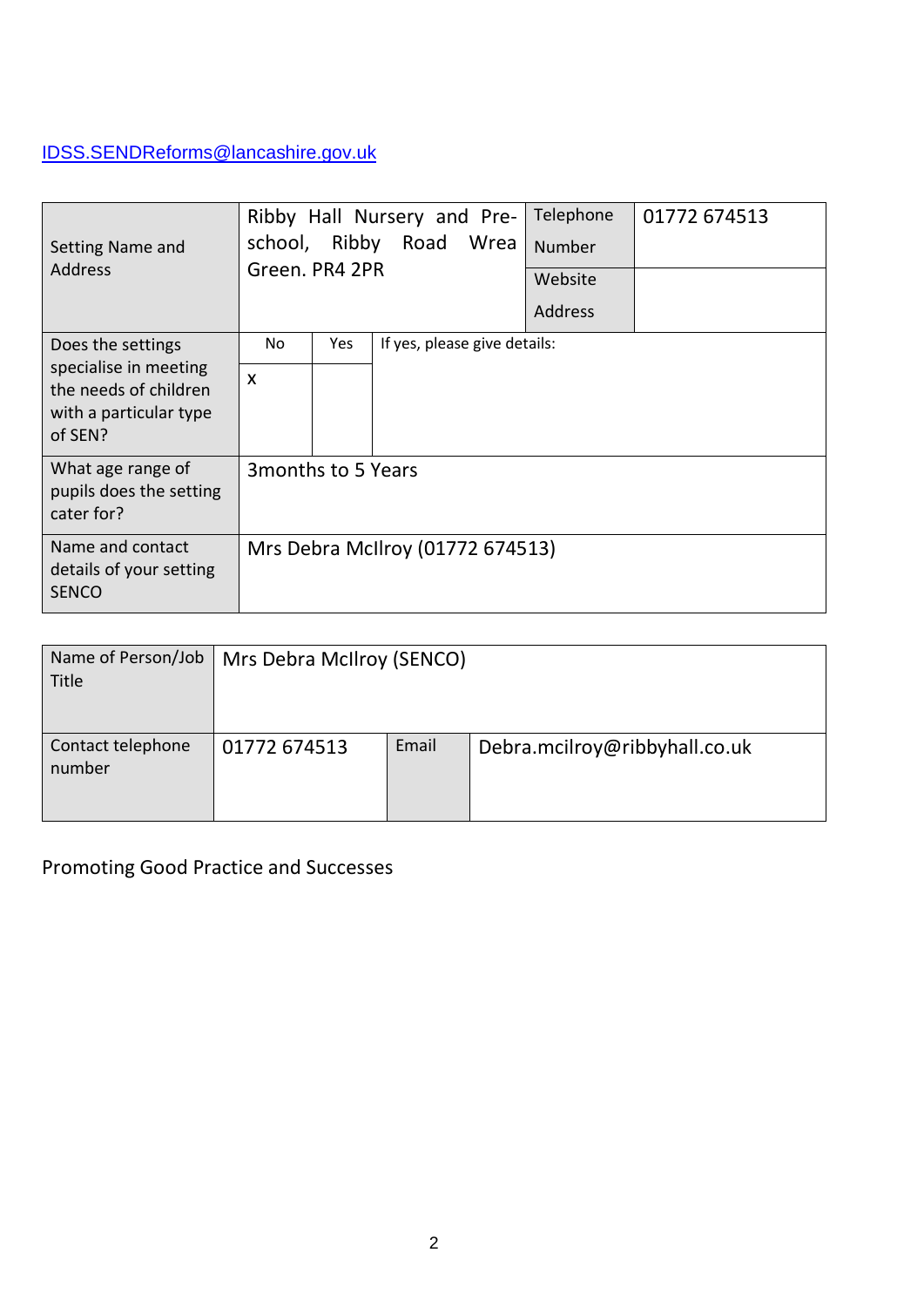| Please give the URL<br>for the direct link to<br>your Local Offer | www.lancashire.gov.uk/SEND. |      |            |
|-------------------------------------------------------------------|-----------------------------|------|------------|
| Name                                                              | Debra Mcilroy               | Date | 23/02/2022 |

Please return the completed form by email to:

[IDSS.SENDReforms@lancashire.gov.uk](mailto:IDSS.SENDReforms@lancashire.gov.uk)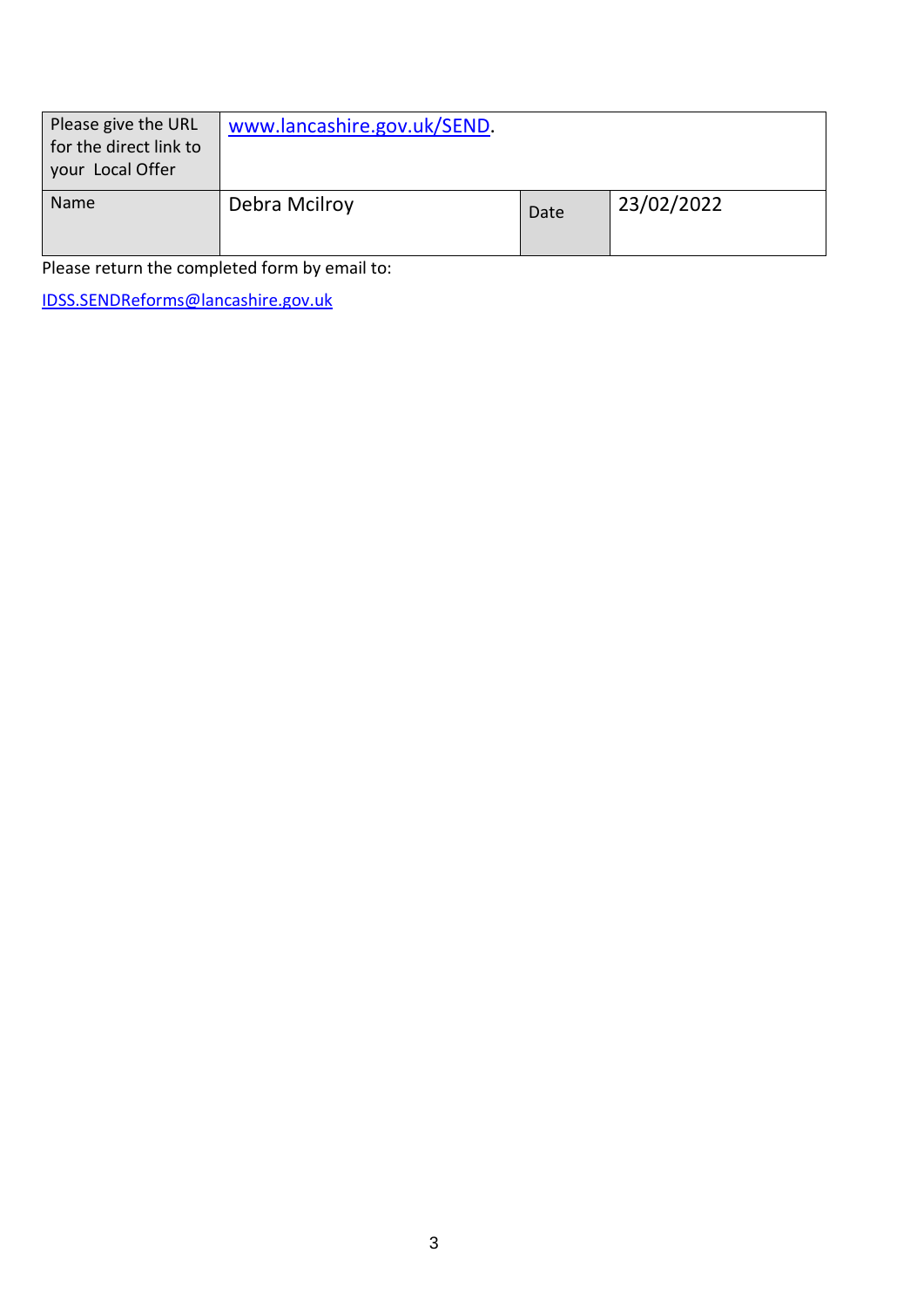#### The Setting

The setting is a private full day care setting set within the beautiful surroundings of Ribby Hall Holiday Village. Places are available for children from the age of 3months to 5 years. The setting is open Monday to Friday 8.00am – 5.30pm 51 weeks of the year. The setting caters for 87 children. The setting is organised by group age, there are five rooms, one for children aged from 3months to 2years, a 2-story building for children aged between 2years to 4yrs and another preschool building for children aged 3 to 4 years. This is a flexible arrangement depending on the children's needs. The baby room has 9 members of staff to provide care and support for the babies, the 2-4yr room has 8 members of staff and the preschool room has 4 members of staff.

The Nursery Manager is Sarah Cutts, Debra McIlroy is the Assistant Manager, Susan Rigby is another Assistant Manager.

The setting has practitioners with additional responsibilities, these include; a named person with responsibility for supporting behaviour, a named person with responsibility for parental involvement, also a named person for Children who are Looked After, along with 3 nominated safeguarding officers and a SENCO. (see policies)

#### Accessibility and Inclusion

#### The building:

The baby area is made up of two rooms with a door in between and housed at the bottom of a purpose built 2 story building. The building is wheelchair accessible from all entrances/exits. There are three accessible parking spaces at the front of the building. The building is accessed via double doors and a reception area leading to the baby, toddler and lower preschool rooms. Access to the nursery is via a doorbell to the main door. The door is locked by a biometric security system accessed only by a registered fingerprint or a key fob. The fire door in the baby room is fitted with an alarm which sounds if the door is opened; it is also locked from the inside but can be used in an emergency.

There is one accessible toilet in the building, this is an adult facility but can be used for children if required.

The nursery also has an accessible toilet for the children to use.

There is a narrow corridor where the children's coat and bags are stored on pegs in the toddler / baby areas.

The corridor is illuminated by strip lighting and some natural day light. The walls are painted cream, and the skirting and architrave is white. The flooring is made up of part non slip flooring, with a ramp leading down into the corridor and the other section is made up of wood effect vinyl. There is a small kitchen within the corridor with a fridge, dishwasher, microwave and toaster.

The smaller area of the baby room floor is made up of a section of carpet for the babies to sit in comfort and another section is wood effect vinyl for messy play and mealtimes.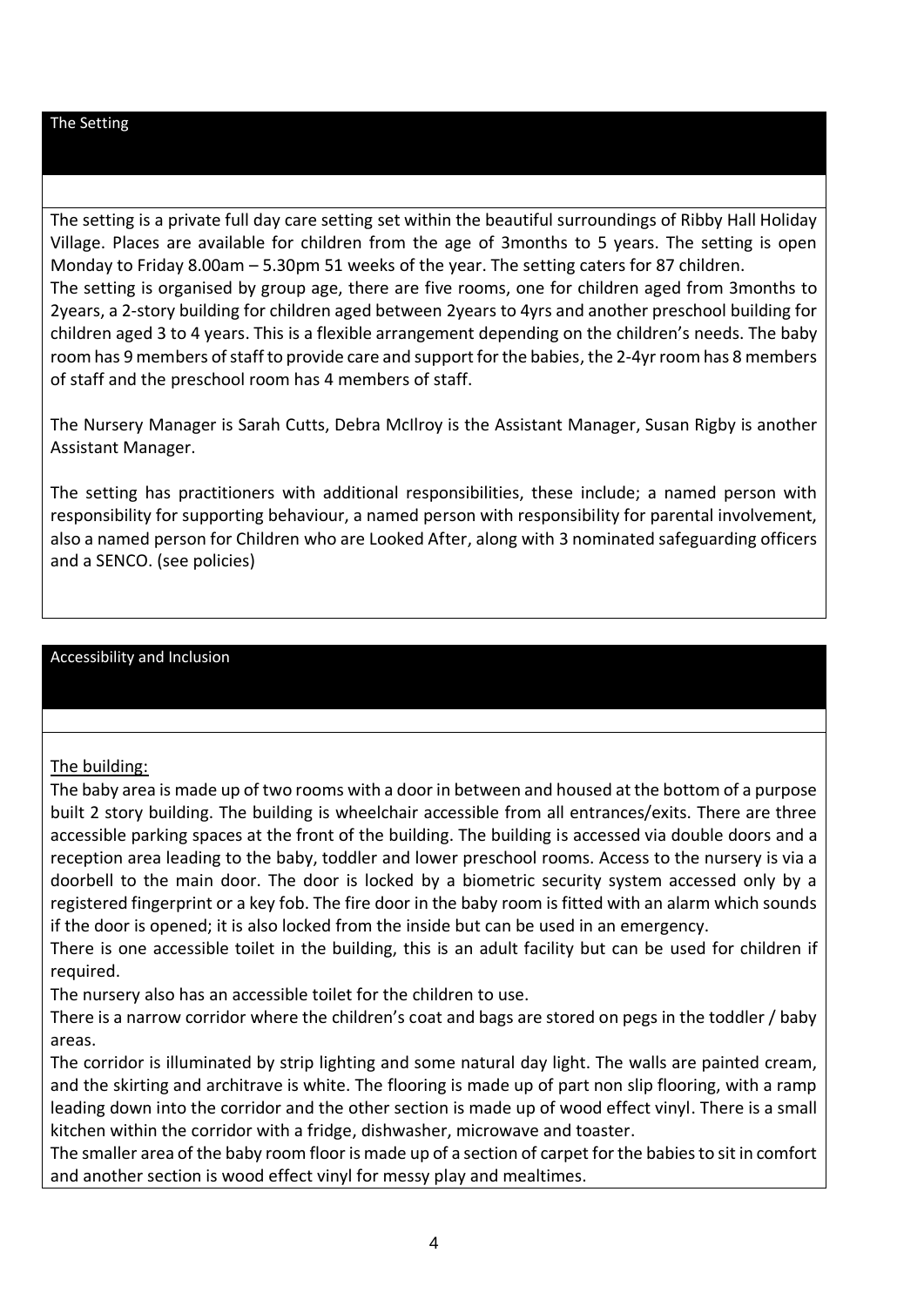With the exception of the accessible toilets the doors around the building are of standard size. The doors have viewing panels down the middle.

Parent information boards are displayed in the entrance area. These contain information about the setting, including some policies and a Meet the Team board. The information boards also contain information about activities and events in the local area. The information from other providers is only available in the format in which it is sent to us. However, some nursery policies are available in large print on request and for those with English as an Additional Language (EAL), this is something we continue to improve.

### The rooms

All the rooms are illuminated with spot LED lights with dimmer switches; there are blinds on the windows with safety fasteners. The walls are painted in a pale colour with display boards mounted at adult height. The floors are wood effect vinyl with a section for rugs and cushions for the children's comfort and relaxation, children can also make use of wipeable sleep mats. Apart from the kitchen all the furniture is free standing so can be moved and rearranged to make space for specialist equipment or to ensure the room is accessible for children using walkers or wheelchairs.

In the baby room we provide low level wooden chairs with low wooden tables for mealtimes, there is a carpeted area which covers ½ of the floor in the smaller room. Cushions, baby bouncers,'bumbos' and three cots, 3 sleep pods are used to make soft/comfortable/sleep areas, children can also make use of wipe able sleep mats. Resources are suitable for children under 2 and include toys that light up, vibrate and make sounds. Treasure baskets are used to support play and encourage exploration. In the bigger area of the baby room the furniture consists of wooden tables and wooden chairs. We have different areas such as book corner with a reading den and home corner with storage boxes which are easily accessible for the children to select their own resources. The sand and water trays are of small height. Resources are suitable for children from 3months-2years; however, toys can be borrowed from the toddler room if they are more appropriate to a child's needs or development. There is a wall mounted TV which can be used for interactive viewing.

A separate utility room houses a washing machine tumble dryer and hand washing facilities.

# Toddler and Lower Pre-school Room

The toddler and lower preschool are on two floors, the lower floor consists of a kitchen which includes a dishwasher, fridge, microwave, kettle, hand washing facilities with a low level interactive worktop to allow children to prepare meals and snacks.

There are two toilets with changing area and hand washing facilities. A cloakroom and stairs with low level and higher-level banister for children and adults to access.

The lower level also provides children with the opportunity to take part in quieter activities such as, ICT, phonics, mark making, reading and quieter listening activities.

# **Upstairs**

Our upstairs area encourages children to develop their creative skills through painting, role play, small world construction, sand and water play and malleable activities.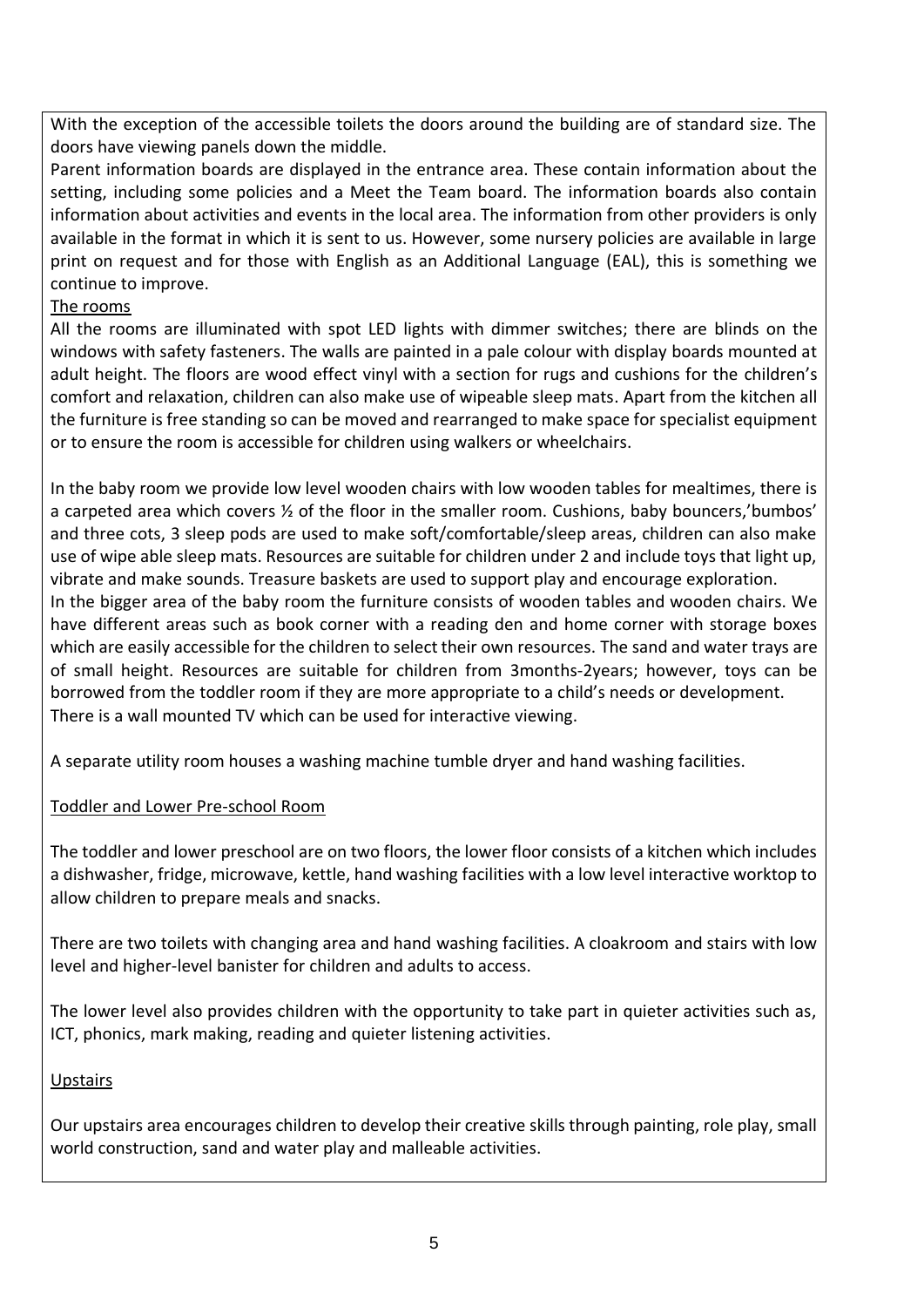There are two toilets with hand washing facilities. A large storage cupboard and TV which can be used for interactive viewing.

#### The 3-4 year old room

The 3-4 year old room is a purpose built room which houses some of our upper preschool children and consists of a kitchen which includes a dishwasher, fridge, microwave, kettle, hand washing facilities with a low level interactive worktop to allow children to prepare meals and snacks.

There is a smaller ICT suite with 3 ipads and an interactive tv which can be used to develop technology skills and provide a quieter space for phonics activities.

There are two toilets with changing area and hand washing facilities. A cloakroom and stairs with low level and higher-level banister for children and adults to access.

### The outdoors

The outdoor environment consists of an upper level area with a wooden pencil designed fence.

The lower level garden consists of colourful wet pour surface. There is a road design to allow the children to ride bikes and scooters along to develop control and coordination.

A pencil fence separates a ramp, with a shelter covering both areas to allow outdoor play in all weathers.

Outdoor lighting allows children to access the garden after daylight. Lots of activities such as sand and water play and, climbing equipment encourage learning and developing outdoors.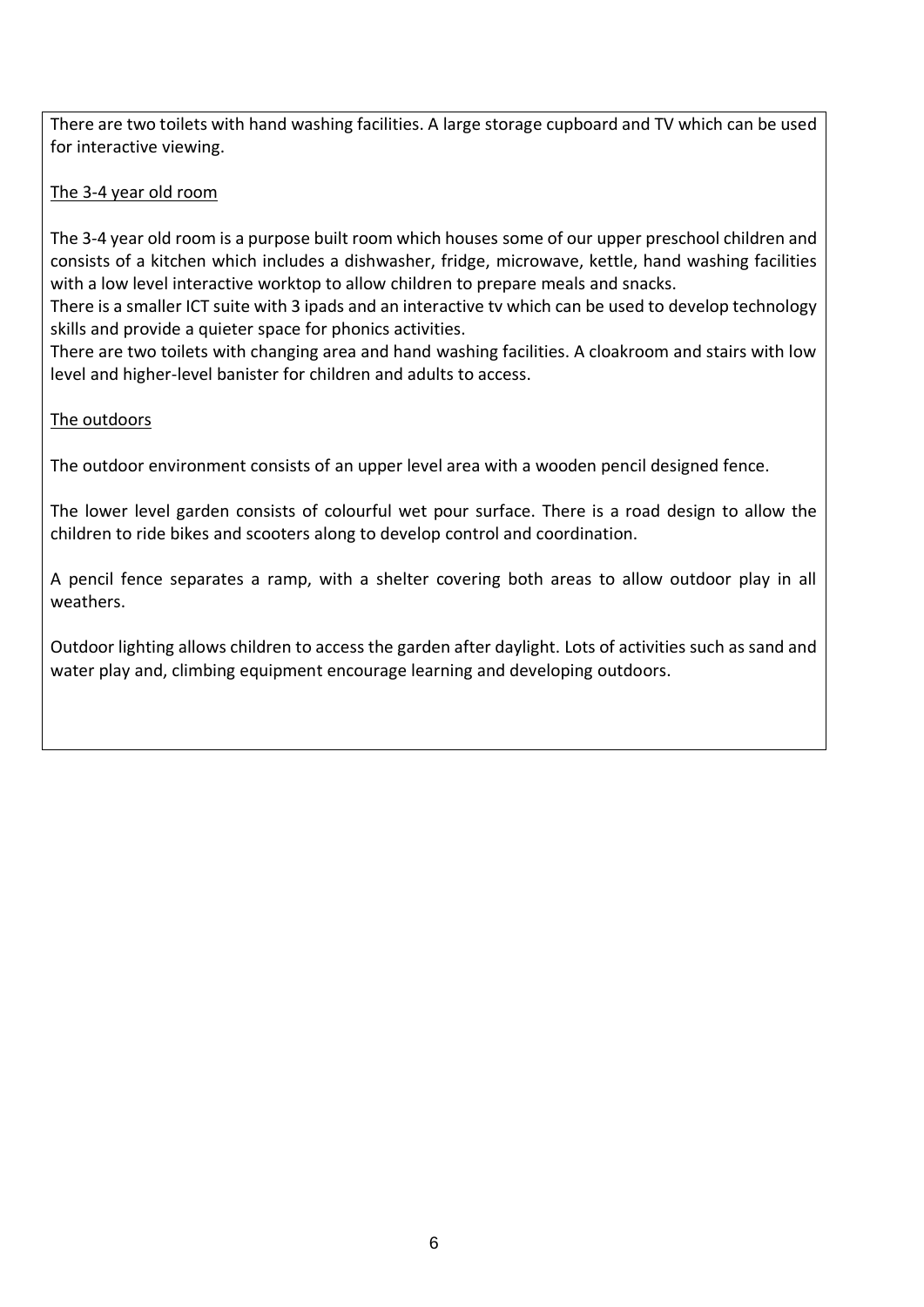At Ribby Hall Nursery and Pre-school, all of your child's learning will take place through play. Staff will provide a range of challenging and enjoyable activities and experiences through a mix of child-led and adult-focused play.

Through their play, our early years practitioners will help your child to extend their vocabulary and develop their communication skills. Your child will have a keyperson during their time with us who will work in partnership with you.

Tapestry is an online platform used by the nursery and pre-school practitioners to share photos and information about your child's time at nursery and preschool.

You can expect to receive fortnightly updates and photographs from your child's keyperson via Tapestry as well as the keyperson being available to speak with you at the end of the day.

Although a child's key person is available to chat at drop off and pick up times, we make arrangements for the key person to meet with parents to look at their child's learning journey twice a year to discuss any issues in more depth and more confidentially than is often possible at pick up and drop off times.

There is a transition meeting as the child transitions from one room to the next so that parents can be introduced to their child's new key worker and discuss relevant information regarding their child's development.

If a parent would like to arrange to meet with their child's key person, they can ask them, and the key person will liaise with the manager or deputy manager to make arrangements to be able to be released from the group at a convenient time.

In addition to the child's learning journey we also undertake the 2 year progress check. This is a requirement of the Early Years Foundation Stage (EYFS) and is done for all children in this age group. The EYFS requires us to report to parents on their child's 2 year progress check; discussing and identifying strengths as well as concerns. Where the progress check suggest that a child may be experiencing some difficulties or delay in their development that is shared with parents and options/appropriate next steps are discussed.

For some children the next steps may involve the key person targeting a specific area of development and planning additional opportunities for the child to have experiences designed to support the area of learning and development identified. This enhancement and targeting links to the wave two interventions identified within our settings provision mapping. This would then be reviewed to see how the child has progresses and whether or not additional steps need to be taken to support the child's progress and development.

For other children next steps may also include developing a targeted learning plan (TLP) where specific aims are developed with parents to support the child's development. We may also discuss with parents whether it would be appropriate to refer their child to other services such as speech and language therapy, this would require parents consent.

Another next step may be to ask the local authority Inclusion Teacher to visit the child in the setting to provide some additional advice and guidance to practitioners to support them in meeting the needs of the child. This visit is called a 'Request for Involvement' (RIF) and can only be undertaken with parental consent.

Our Special Educational Needs and Disability Policy (SEND) provides the context for supporting children through these 'next steps'; this is referred to as the graduated response. Our SEND policy is available in the setting or you can see this via our website.

In our setting we use provision mapping to identify ways in which we support all children in the setting. Provision mapping identifies what we provide for all children, Quality Early Years Provision Formerly named (wave one, two and three ((wave one), for children who require a little bit of extra input in a specific area, Reasonable Catch up (wave two) and children who require more specialised or intensive intervention, SEND Support (wave three). You can see our provision mapping in the setting or via our website.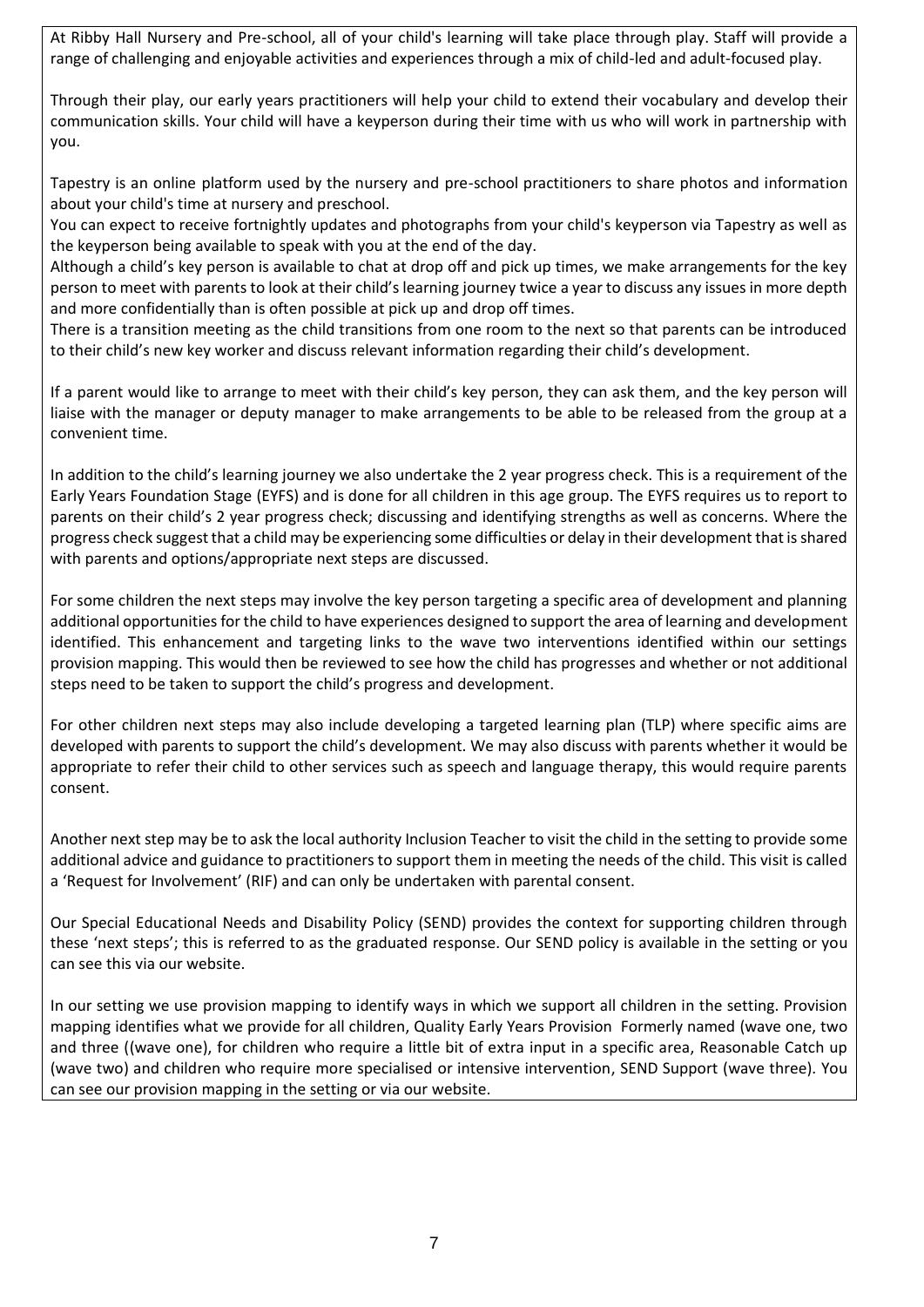The setting works within the framework of the EYFS each room within the setting is resourced according to the age phase and needs of the children within them. Practitioners use Development Matters and the Statutory Guidance for the EYFS to plan provision and activities for the children in their care. The EYFS identifies three prime areas of learning and development and four specific areas of learning and development.

In the 0-2yr age phase the prime areas of learning and development (Communication and Language, Physical and Personal Social and Emotional Development) are the areas of focus.

In the 2-3 age phase the prime areas remain significant but there is an emergence on the specific areas of development.

In the 3-5 age phase the prime areas continue to be a focus but there is an increasing balance between focusing on supporting children's development in these areas and the specific areas.

Activities and provision are adapted to suit the needs of the children in each age phase practitioners differentiate the activities that they develop and the provision that is on offer in their rooms to meet the needs of the children in their group. For some children a greater level of differentiation is required because they have additional or special educational needs. Practitioners are sensitive to the developmental needs of the children in their care and when they are differentiating activities and provision have this in mind so that all children are able to access the setting in a way that is appropriate to their needs.

All children have a key person. It is the role of the key person to liaise with the child's parents regarding their time in nursery. It is also the role of the key person to help parents to develop ways in which they can support their child's learning at home. We have activity ideas and resources that parents can loan from us and practitioners are able to talk to parents about theses and offer ideas and advice should they want it. Parent information boards also display information about elements of early learning development and how this can be supported at home. There are also leaflets available that identify local groups and resources available to parents of young children in the area. Parents are able to speak to their child's key person, manager or deputy manager at any time if they would like further information or advice about supporting learning at home.

Children are encouraged to express their views about their own learning through their learning journey. Children are able to access their learning journey at any time and they are encouraged to share it with practitioners and each other. In addition to these informal opportunities to share the learning journey, once each term the key person sits down with the child and they look through the learning journey together. The key person talks to the child about things they have done and annotates the journey with the child's comment. In our setting children are able to use ipads to take pictures of the things they have done in the nursery; these can be included in the child's learning journey.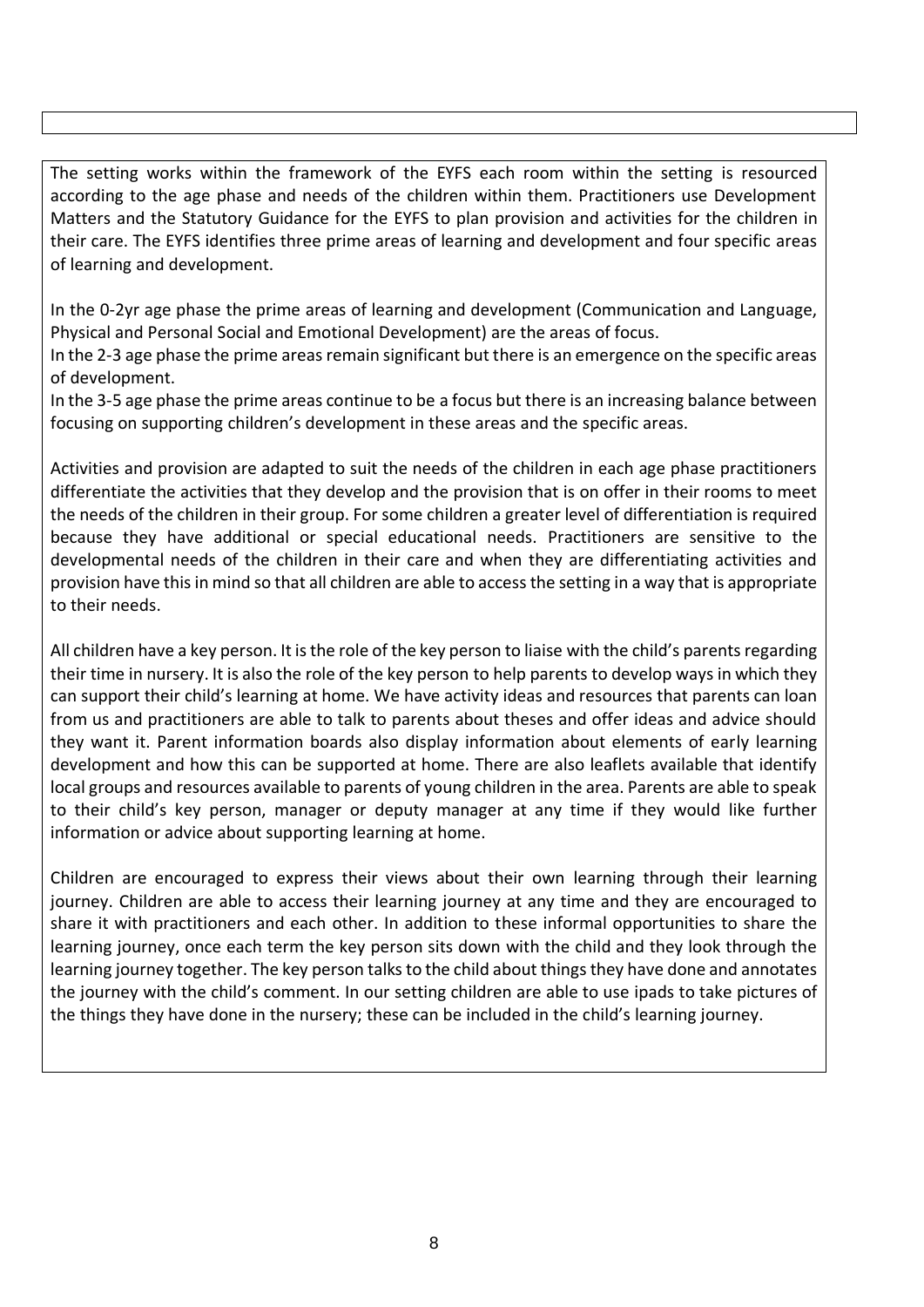Each age phase is provided with the resources that are developmentally appropriate for that age group. We ensure there are resources available that overlap with the age phase below and above so that children are developing more slowly or more quickly can access resources appropriate to their stage of learning and development. We use our provision mapping to help us identify some of the resources and activities available to support children's needs

Where children need access to resources that are not usually available in our setting, we endeavour to access them by purchasing, we share toys between the different age phases and liaise with parents and professionals to ensure resources are appropriate for the needs of the child.

All practitioners are encouraged to work with external professionals who visit children in the setting, some will have more experience than others but are supported by the SENCO, manager and deputy manager. As a setting we endeavour to make reasonable adjustments for specific times of the nursery day should children require the additional support. We look to provide supernumerary staff where appropriate.

In our setting we like to share the experience of the beautiful surroundings of Ribby Hall and plan outings to look at the ducks, go exploring through the nature trail and visiting the Wild Discovery Park. All children are included in these. Our preschool children attend Little Yogis. We undertake risk assessments of the places we intend to visit and consider the needs of the children. We make reasonable adjustments when planning outings within the village to ensure the places we visit are accessible and meet the needs of the children.

All our parents and carers are given a warm welcome into our setting, we work with and value each individual family and their views and thrive on the support given to us by those families through our parents meetings, stay and play sessions/ open days and the warm close relationships we have with our parents/carers and their families.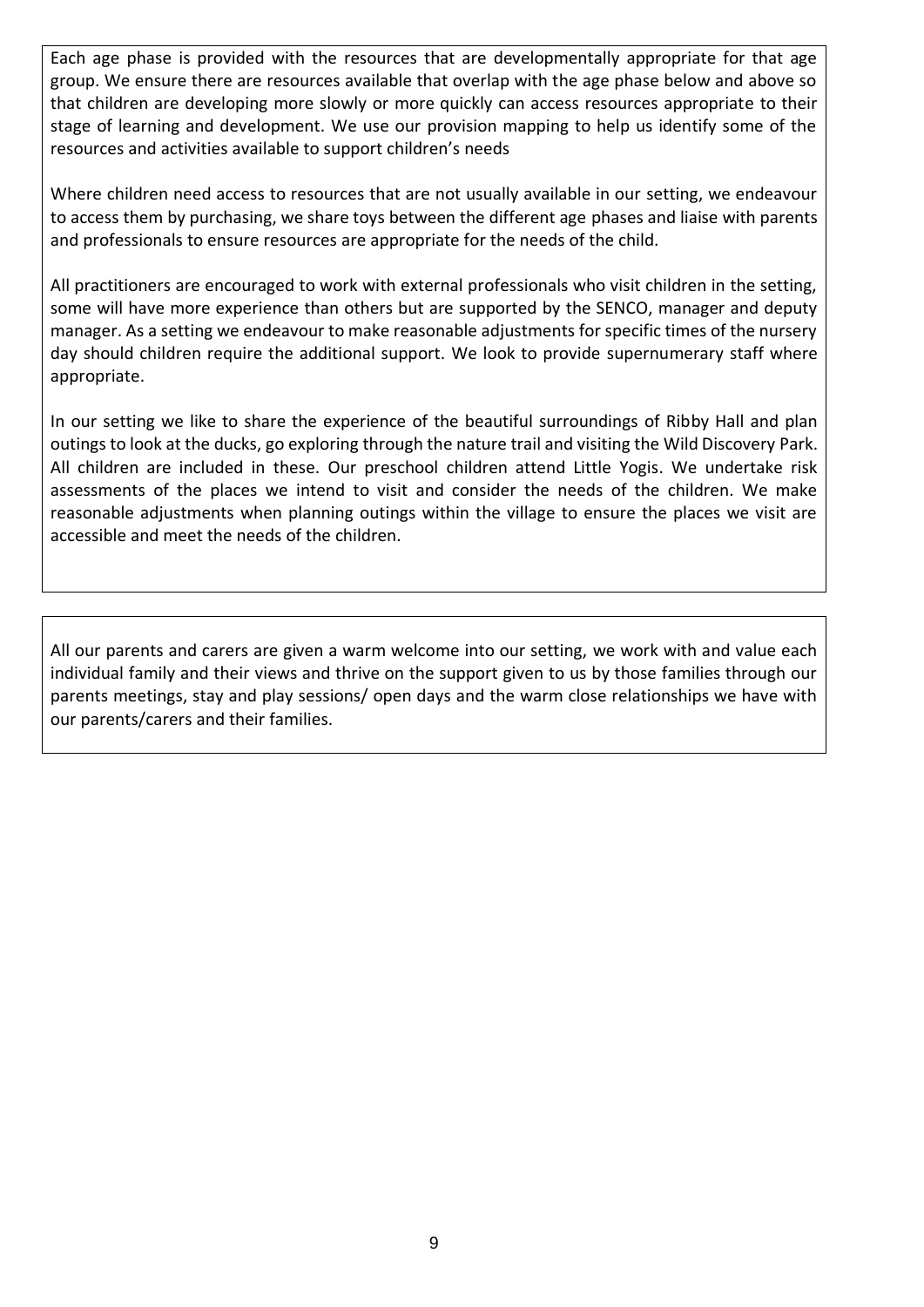We encourage settling in sessions before the child starts attending, visits are arranged around the needs of the family, though we appreciate this may not always be possible we do like the child to have a look around with their parents. We have a settling in policy which is shared with the parents when they register with the setting. The manager or deputy manager will talk to parents about their and their child's preferences for a settling in period and endeavour to meet these needs as best we can.

We have a transition policy and procedure we follow when children are ready to move age phase, leave nursery to attend another setting or to move on to school. This is available to parents within our setting or can be viewed on our website. The policy includes additional factors that may need to be considered when supporting children with additional or special educational needs, to ensure the transition is a smooth as possible.

We have an open door policy and parents are able to call in at any time. They are also able to contact us by phone if they would like to check on their child.